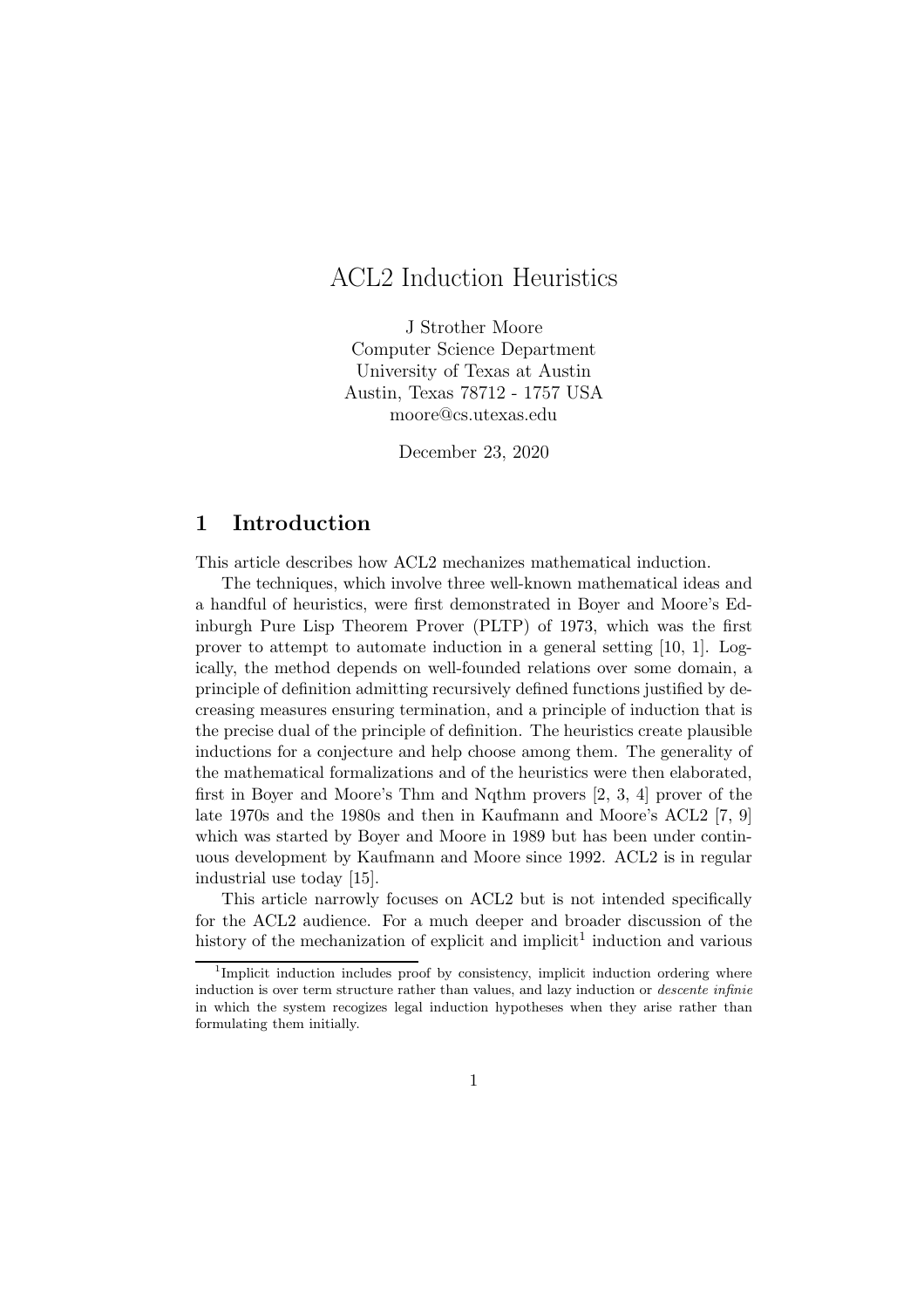techniques in use by various mechanized provers see the article by Moore and Wirth [12].

The original Boyer–Moore techniques are described in detail and with examples on pages 163–208 of the 1979 book, A Computational Logic [2]. These early techniques are completely recognizable today in their modern incarnation in ACL2, but an historical account of the evolution from PLTP through Thm and Nqthm to ACL2 may be informative to some readers [11]. Two books about ACL2 [7, 6] describe how to use the system and some case studies of applications; these books contain many examples of inductions and also challenge the reader with exercises. We also refer to ACL2's extensive online user's manual which can be browsed under the The User's Manuals link on the ACL2 home page [9].

The reader interested in the nitty-gritty is urged to look at the ACL2 source code [9] which is available online without cost. The 6MB of documentation available there is aimed at users and does not cover how induction works, only how to override the automatic choices. The source code is written in the functional programming language that also serves as ACL2's logic, a side-effect-free subset Common Lisp [14]. The subset is formalized as a logic on pages  $77-102$  of *Computer-Aided Reasoning: An Approach* [7]. Henceforth in this article we refer to the previously mentioned book as simply as An Approach. Furthermore, the source code is heavily commented; for example of the 3,498 lines in the file induct.lisp, 1,356 are comments explaining the code. Our brief sketches below of the basic components of our induction machinery typically include a note naming a function in the ACL2 source code. All the functions mentioned are defined the file induct.lisp, online at https://github.com/acl2/acl2/blob/master/induct.lisp.

# 2 Preliminaries

We take for granted certain well-known concepts that must be formalized within the mathematical theory in use. ACL2's logical setting is intentionally at the weaker end of mathematical expressibility spectrum among mechanized computational logics: if it can be done in ACL2 it can almost certainly be done in other major systems. ACL2's logic is untyped firstorder predicate calculus with induction and no explicit quantifiers. That basic setting pushes the user to define recursive functions to state theorems, which in turn underlies the system's inductive capabilities.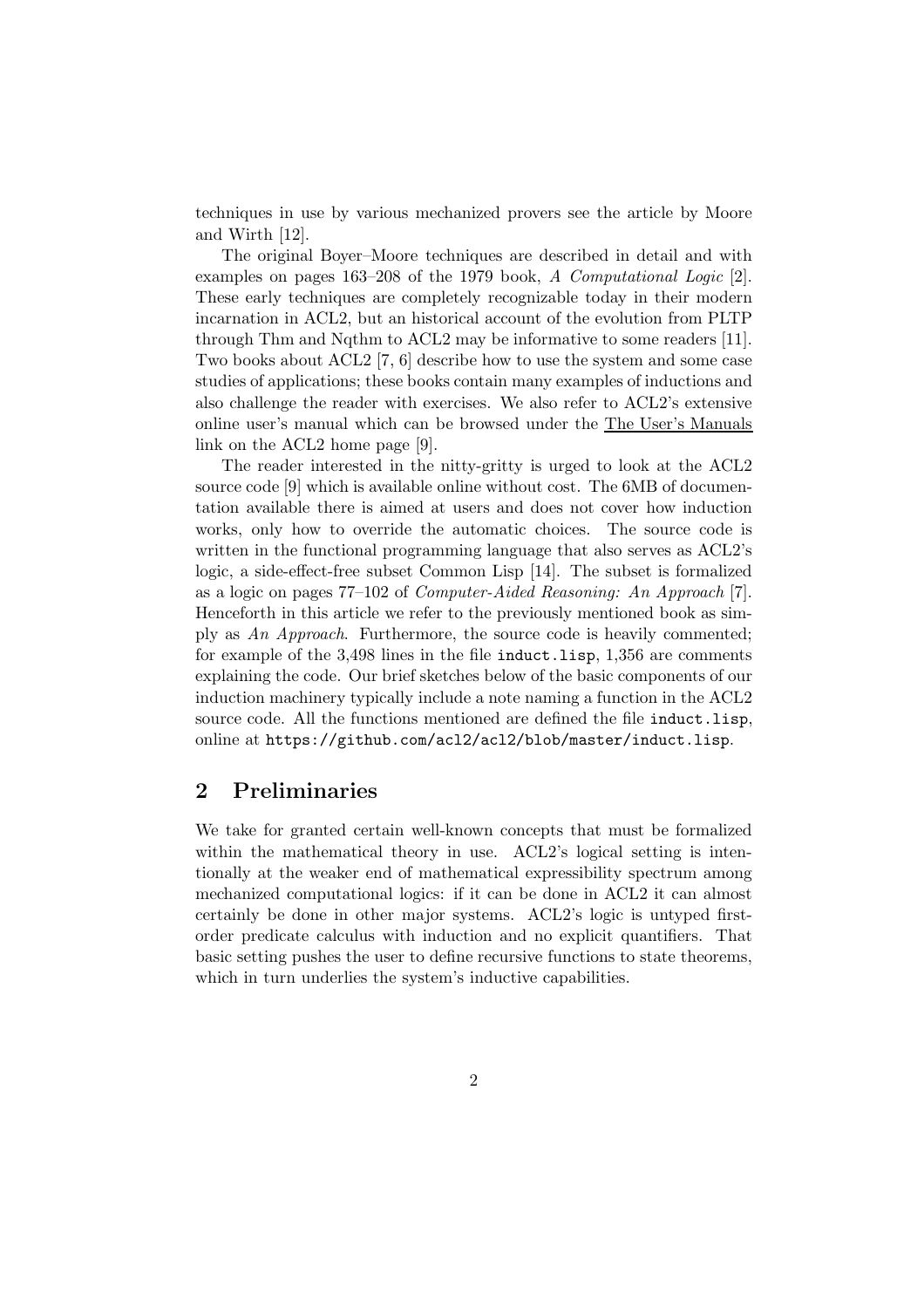#### 2.1 Well-Founded Relations

Let  $\prec$  be a *well-founded* relation over some domain  $\mathbb{D}$ . By well-founded we mean there is no infinitely descending sequence of elements  $x_1, x_2, x_3, \dots \in \mathbb{D}$ such that  $\cdots \prec x_3 \prec x_2 \prec x_1$ . For example, the familiar less-than operator,  $\lt$ , is well-founded over N, the set of natural numbers.<sup>2</sup>

#### 2.2 Principle of Definition

The purpose of a principle of definition is to allow the user to extend the logical theory by the addition of an axiom defining a new function symbol while preserving the consistency of the theory. A new axiom of the form  $f(x) = b$  is suggestive of a definition of f, at least if f is a new function symbol, i.e., one mentioned in no other axiom. But if the axiom  $f(x) =$  $1 + f(x)$  is added to a theory that includes the usual axiomatization of arithmetic then one can prove anything: it is a theorem that no number is equal to its own successor. The least one can expect of a definitional principle is that the only "new" theorems one can prove after defining  $f$  are formulas that somehow (perhaps ancestrally through a function used in the definition) involve f. Any formula not ancestrally dependent on f that is provable after defining  $f$  is provable in the theory before  $f$  was introduced. Logicians call such extensions conservative.

Roughly speaking, the ACL2 definitional principle deals with proposed definitions  $f(v_1, \ldots, v_n) = b$ . We call the  $v_i$  the *formals* of (the definition of f) and b the body. We call  $f(a_1, \ldots, a_n)$  a call of f and the  $a_i$  are the actuals. If  $\gamma$  is a call of f, then we let  $\sigma_{\gamma}$  be the variable substitution replacing the formals by their respective actuals. Finally, if  $\delta$  is a term or formula and  $\sigma$ is a substitution replacing  $v_i$  by  $a_i$ , then  $\delta/\sigma$  is the term or formula obtained by applying  $\sigma$  to  $\delta$ , i.e., uniformly replacing free occurrences of the  $v_i$  in  $\delta$ by the corresponding  $a_i$ .

Without loss of generality we insist that  $b$  is a nest of if-then-else expressions, each expression having a test, a true-branch, and a false-branch. We can explore this as a tree and collect the tests (positive or negative) we pass as we take various branches. We stop the descent down a branch (and continue exploring other branches) when we encounter either an if-then-else containing a call of  $f$  somewhere in its test or when we encounter a term

<sup>&</sup>lt;sup>2</sup>PLTP used < and  $\mathbb N$  for  $\prec$  and  $\mathbb D$ . Thm used lexicographic orderings over n-tuples of naturals. Nqthm and ACL2 use the less-than relation over the ordinals below  $\epsilon_0 = \omega^{\omega}$ , where  $\omega$  is the smallest infinite ordinal. See pp. 85–88 of An Approach however the representation of the ordinals has changed since the book was published. See the topic "ordinals" in the online ACL2 user's manual.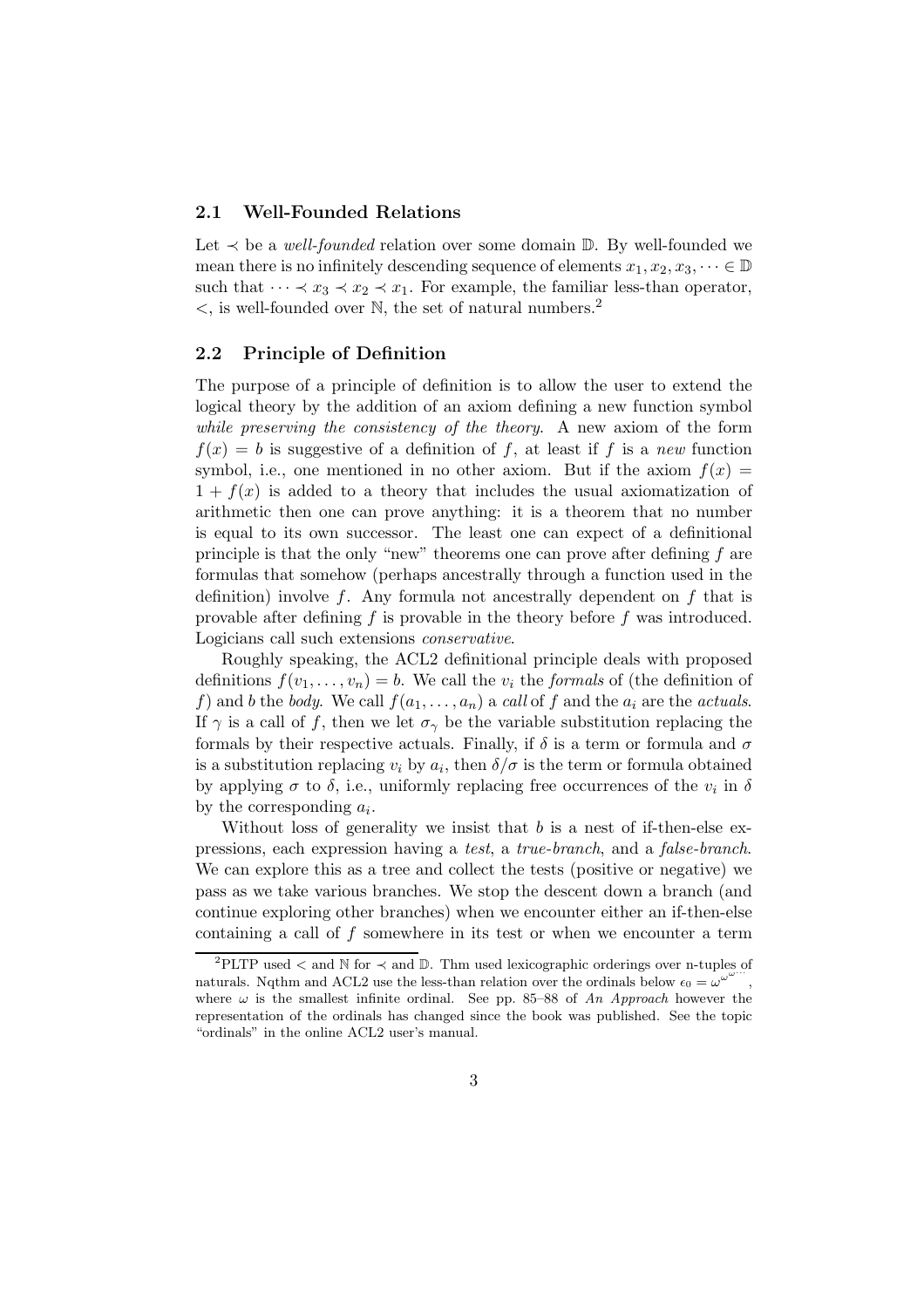other than an if-then-else. We call those stopping points the *tips* of  $b$ <sup>3</sup>. Let T be the set of all tips of the proposed definitional equation. Every tip,  $t \in \mathbb{T}$ , is characterized by the conjunction of the positive and negative tests ruling it,  $\Pi_t$ , and the set  $\mathbb{S}_t$  of variable substitutions  $\{\sigma_{\gamma_1}, \ldots, \sigma_{\gamma_m}\}$  for the recursive calls,  $\{\gamma_1,\ldots,\gamma_m\}$  of f occurring in the tip.<sup>4</sup> The set of pairs  $\{\langle \Pi_t, \mathbb{S}_t \rangle | t \in \mathbb{T}\}\$  containing the tests leading to and substitutions derived from each tip is called the machine for f.

The definitional principle imposes both syntactic requirements and proof obligations on a proposed definitional equation. The syntactic requirements are: f is a new function symbol, the formals are distinct variable symbols, and the body is a term whose free variables are among the formals.

The proof obligation is as follows. There must exist a term,  $\mu$ , called the measure, such that the following is a theorem

$$
(\mu \in \mathbb{D}) \wedge \left( \bigwedge_{t \in \mathbb{T}} \left( \Pi_t \to \left( \bigwedge_{\sigma \in \mathbb{S}_t} (\mu/\sigma \prec \mu) \right) \right) \right)
$$

That is, for a definition to be admitted as a new axiom we must first be able to prove that there is a measure of the arguments that decreases in a well-founded sense in every recursive call.<sup>5</sup> This guarantees termination and along with the syntactic restrictions guarantees the existence of a function satisfying the definitional equation.

Only after checking the syntactic restrictions and using the prover to prove the above measure theorem does ACL2 add the new axiom

$$
f(v_1,\ldots,v_n)=b.
$$

ACL2 also stores the machine for future use by the induction mechanism.

This definitional principle is conservative.<sup>6</sup> See pp. 89–92 of An Approach and for more details "Structured Theory Development for a Mechanized Logic," by Kaufmann and Moore [8].

Finally, note that if a subsequent conjecture mentions a call,  $\gamma$ , of f then equality is maintained by replacing  $\gamma$  by  $b/\sigma_{\gamma}$ . We call this *expanding* the call. Because f may involve recursive calls, heuristics must control expansion.

 $3$ The ACL2 exploration of b is a little more sophisticated in how it recognizes tips. See the discussion of "rulers" in the user's manual.

<sup>&</sup>lt;sup>4</sup>We sometimes treat  $\Pi_t$  as a term and sometimes as the set of its conjuncts.

 $5\,\text{ACL2}$  requires the user to supply  $\mu$  with the proposed definition if a simple heuristic fails to guess an appropriate measure.

 ${}^{6}$ This is not to say that ACL2's prover could discover the alternative proofs guaranteed by conservativity.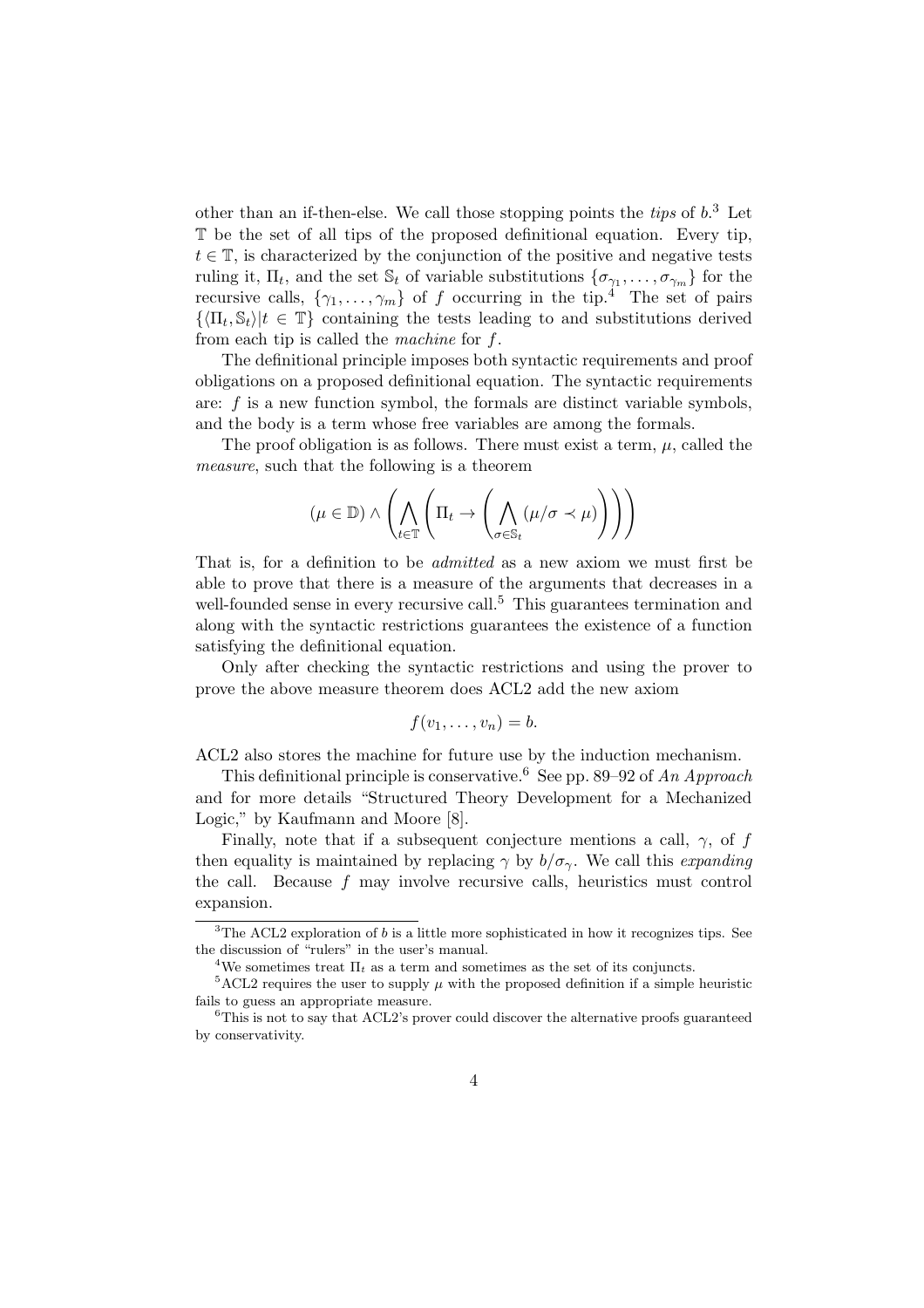#### 2.3 Principle of Induction

An induction principle can be formulated that is precisely the dual of the principle of definition. It is just a weaker version of the principle of wellfounded induction, weaker because we only assume a finite number of smaller instances of the conjecture instead of all smaller instances. See pp. 93–98 of An Approach. Rather than state the principle here we just explain how a recursive definition as admitted above suggests an induction. Suppose  $f$ , with formals  $v_1, \ldots, v_n$  was admitted with measure  $\mu$  and body b.

The theorem proved at admission establishes that  $\mu$  always returns an element of  $\mathbb D$ . Furthermore, for each tip  $t \in \mathbb T$ , the measure decreases in a well-founded sense in every recursive call in  $t$ , provided the ruling conjunction  $\Pi_t$  is true.

This leads to the following possible induction scheme to prove  $\varphi$ , which, for the sake of simplicity here, we assume includes the formals of  $f$  among its free variables.

$$
\bigwedge_{t\in\mathbb{T}}\left(\left(\Pi_t \wedge \bigwedge_{\sigma\in\mathbb{S}_t}\varphi/\sigma\right)\to \varphi\right).
$$

Note that for any tip  $t$  with no recursive calls, the conjunct for  $t$  reduces to  $\Pi_t \to \varphi$ , i.e., we must prove  $\varphi$  assuming only the tests leading to that tip. These are all base cases of the induction scheme.

For any tip  $t$  containing recursive calls, the conjunct for  $t$  requires us to prove that the tests leading to that tip imply  $\varphi$  but we also get to assume  $\varphi/\sigma_{\gamma}$  for every recursive call  $\gamma$  in the tip. These are the *induction steps*, the  $\varphi/\sigma_{\gamma}$  are the *induction hypotheses* and  $\varphi$  is the *induction conclusion*.

Consider a simple recursive definition that recurs down to 0 by subtracting 1 from a natural number formal, n. Let the measure  $\mu$  be the identity function on n and the well-founded relation be less-than on the naturals.<sup>7</sup> To prove  $\varphi(n)$  (for all  $n \in \mathbb{N}$ ) the suggested induction principle is

$$
(n = 0 \to \varphi(n)) \land (n \neq 0 \land \varphi(n - 1) \to \varphi(n))
$$

as opposed to the more common but equivalent

$$
\varphi(0) \land (\varphi(n) \to \varphi(n+1)).
$$

<sup>7</sup>Technically, since the measure must always produce a result in the domain of the wellfounded relation, the appropriate measure here is nfix which is the identity on naturals and 0 everywhere else. In a suitably typed system that would not be necessary. We ignore such issues in this article.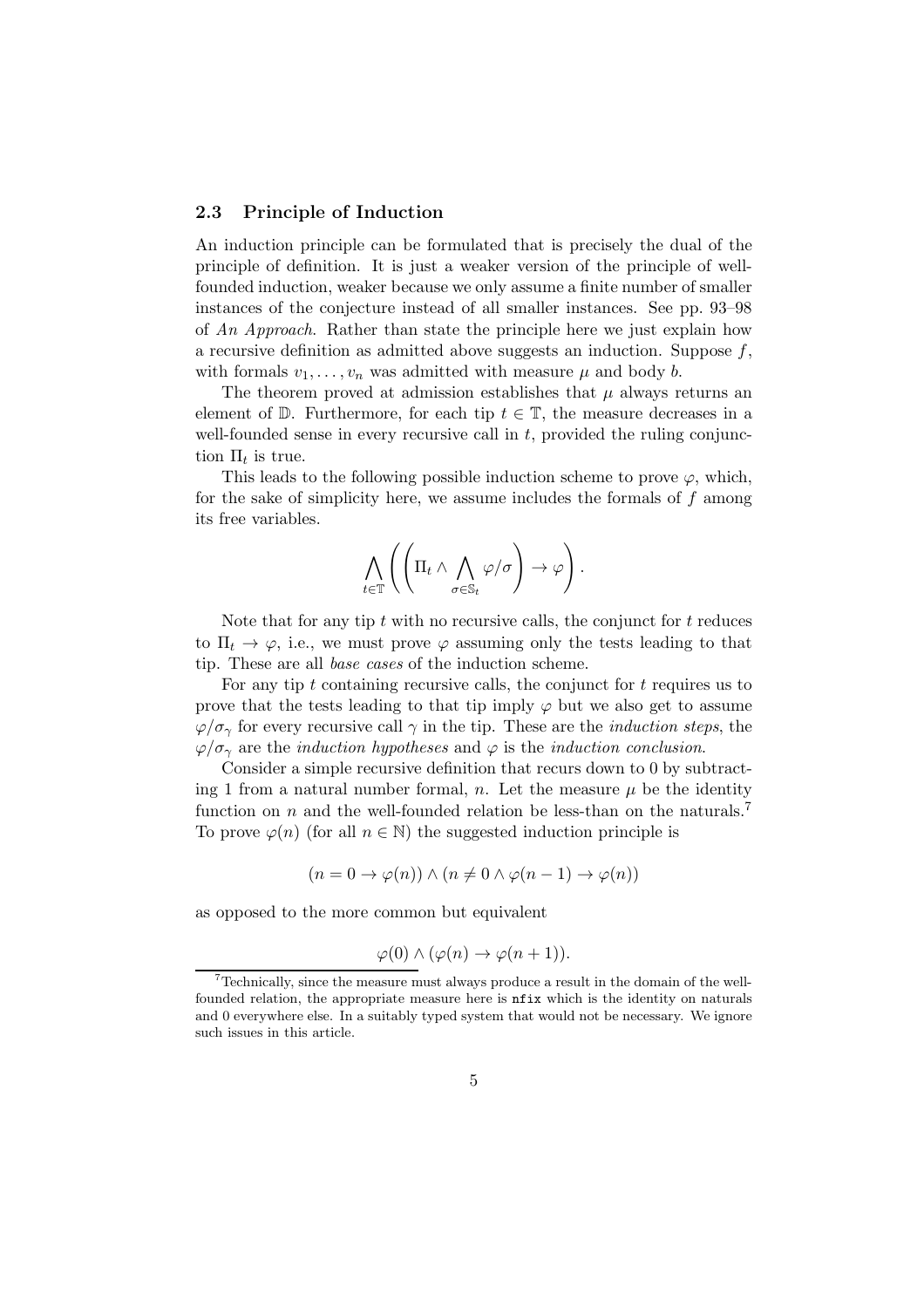#### 2.4 General Proof Strategy

A common proof strategy, and the one generally followed by ACL2, is to first try to simplify the goal,  $\varphi$ . Simplification focuses on normalizing terms, both by using rewrite rules derived from previously proved theorems and by applying various decision procedures.

But if simplification fails to prove  $\varphi$ , perhaps induction is warranted. In that case, the first step is to select an induction scheme, apply the scheme to  $\varphi$  to get a new set of goals, and recursively try to prove each via simplification and the other techniques.

But weak conjectures are often impossible to prove by induction because no available induction hypothesis can be brought to bear on the conclusion. A classic example is provided by a function  $f(n, m)$  that recurs by decrementing n and incrementing m, returning m when  $n = 0$ . One then might wish to prove  $f(n, 0) = n$ . But that will not yield to induction. Instead, one should prove  $f(n, m) = n + m$  and then prove the "main" theorem by instantiation and algebraic simplification. PLTP and the other provers in the family all attempt to generalize before settling on induction, but generalization often requires more creativity than our provers have. To deal with this problem Thm, Nqthm, and ACL2 allow the user to state lemmas, which are often proved by induction, and which then may be used in the proofs of other theorems.

The control flow of ACL2 is: simplify (which including decision procedures and previously verified proof tools), eliminate "destructor" function symbols by introducing "constructors", use and eliminate equalities (a generalization step) stemming from previous inductions, generalize certain common subexpressions, and eliminate irrelevant hypotheses. All of these techniques are informed by previously proved lemmas. If these techniques do not prove the conjecture, then ACL2 tries induction, generates the new subgoals, and recurs to prove them all. This scheme is called the waterfall. See pp. 121–124 of An Approach for more details.<sup>8</sup>

Observe that if  $\varphi$  contains a call of f,  $f(v_1, \ldots, v_n)$  (for simplicity, again, where the actuals of the call are the formals of  $f$ ) and we choose to induct according to the scheme suggested by  $f$ , then when the simplifier expands that call of f in the conclusion of a base case the result is a term not involving

<sup>8</sup>Although it works in a simpler logical setting, the prover described in the 1979 book Boyer–Moore book A Computational Logic [2] used variants of these same techniques and Chapters V–XIII of that book describe them in detail with a running example. To see the original incarnation of the techniques, which did not include elimination of either destructors or of irrelevance, see Moore's 1973 dissertation [10] or the much shorter Boyer– Moore article of 1975 [1].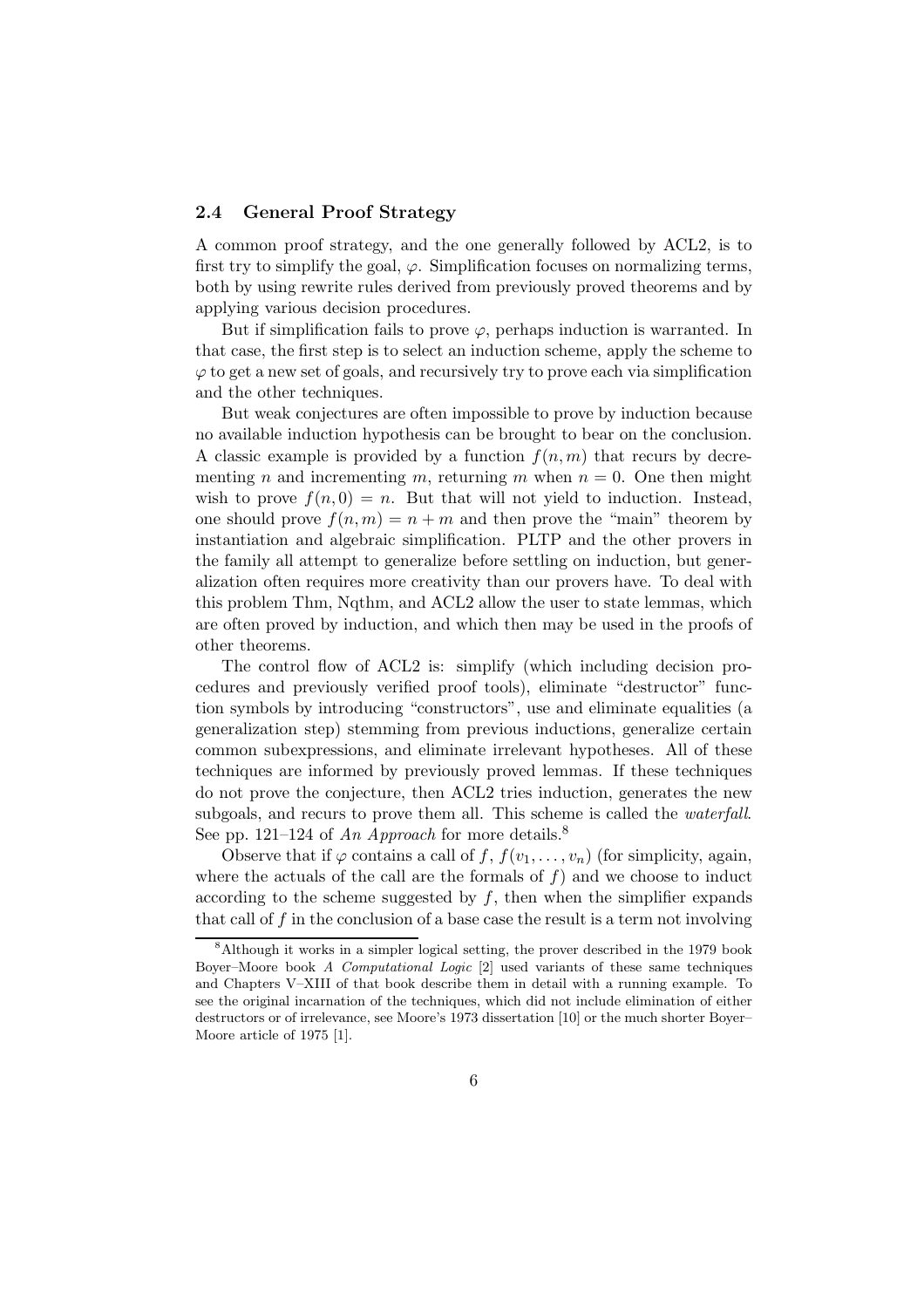f. When the call is expanded in an induction step we will find an induction hypothesis about each recursive call introduced.

So one should try to select an induction suggested by terms in  $\varphi$  that when expanded produce smaller instances of themselves without instantiating variables in terms that are not expanded. The last qualification is motivated by the following observation: Since each induction hypothesis differs from the induction conclusion only by the application of a substitution, any term in the conclusion that does not involve a variable changed by the substitution will reoccur identically in the hypothesis.

We do not guarantee this induction strategy will succeed, but it is a powerful heuristic observation.

In summary: Do not try induction until other methods have failed. And when you do try induction, try to select a scheme as above.

# 3 Collecting Suggested Inductions

If induction is to be tried, we first explore  $\varphi$  and look for calls of recursive functions. So consider a term  $\gamma$  calling f. The restriction mentioned above (that the actuals of the call of f be the formals of f) can be relaxed.

We say  $a_i$  in a call of  $f$ ,  $(f a_1 \ldots a_n)$ , is in a *changeable position* if the corresponding formal,  $v_i$  is used in the measure admitting  $f$  and some substitution of  $f$ 's machine replaces  $v_i$  by something different from  $v_i$ . We say  $a_i$  is in an *unchangeable position* if  $v_i$  is measured and every substitution in the machine replaces  $v_i$  by  $v_i$ .

A call  $\gamma$  of f suggests an induction if (i) every actual of  $\gamma$  in a changeable position is a distict variable, and (ii) no free variable of any actual in an unchangeable position occurs among the variables identified in (i). The set of variables in changeable positions of  $\gamma$  are called the *changeables* of  $\gamma$  and the set of variables occurring in terms in unchangeable positions of  $\gamma$  are called the *unchangeables* of  $\gamma$ .

If f suggests an induction the machine for f is instantiated so that it uses the variables of  $\gamma$  (instead of the formals of f). Any substitution pairs changing unchangeables or attempting to substitute for non-variables are deleted. The result is a new machine derived from  $\gamma$ . For example, suppose  $f(v_1, v_2, v_3)$  in recursion counts the natural  $v_1$  up by 1 until it exceeds the natural  $v_2$  and changes  $v_3$  to  $v_1 * v_3$  (so that the natural difference between  $v_2$ and  $v_1$  decreases in recursion). The first and second formals are measured; the third is not. Now consider the term  $\gamma = f(x, y + z, z)$  which might occur in  $\varphi$ . It suggests an induction in which x is replaced by  $x + 1$ , and y and z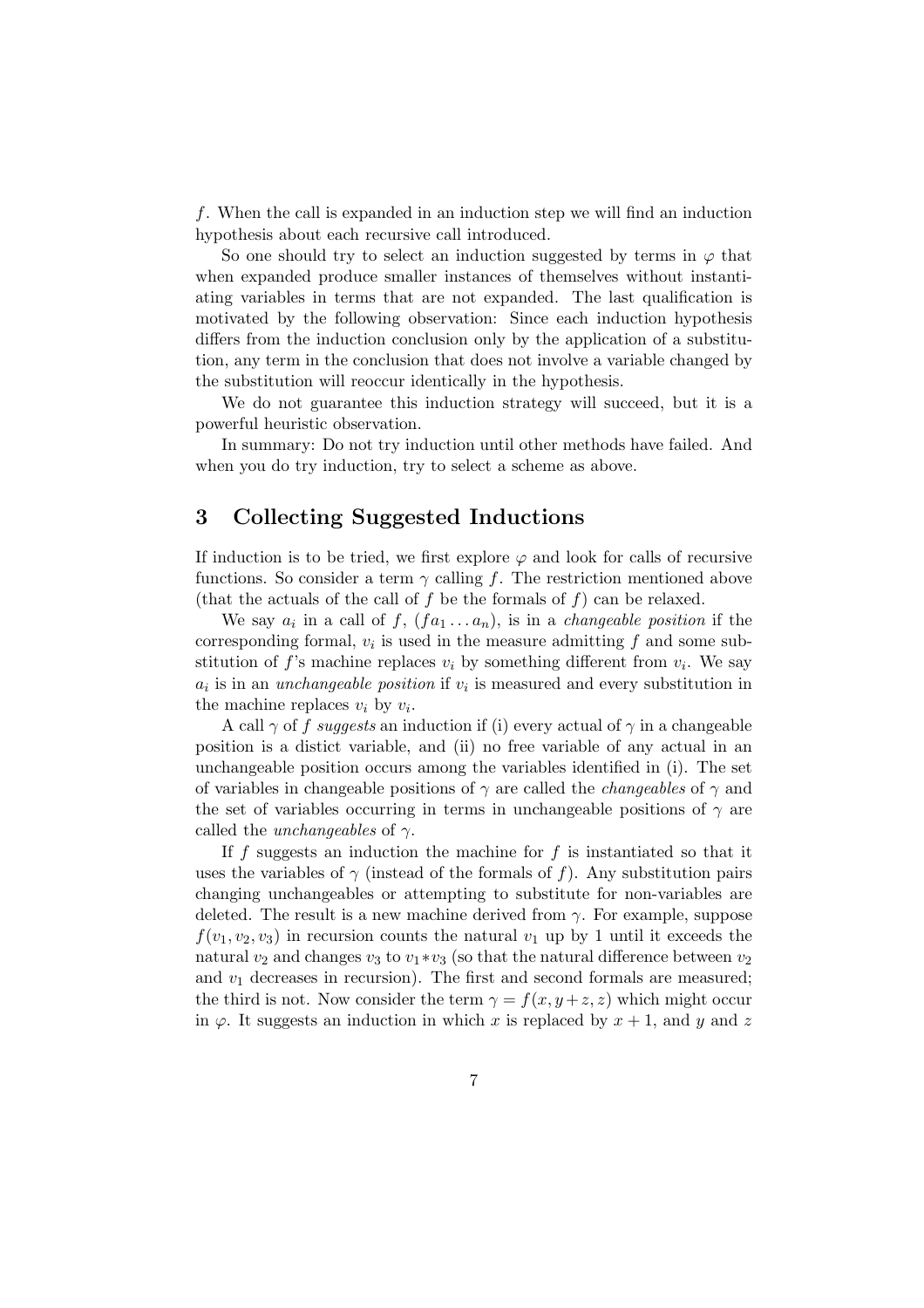are held fixed. The substitution pair that would replace z by  $x * z$  is deleted because it violates the restriction that the second argument be unchanged by the substitution. The measure theorems proved during the admission of f suffice to prove that this induction is sound, so no induction-time work needs to be done to approve this scheme.

The induction *candidate* suggested by  $\gamma$  is the machine just described but augmented with some metadata including the list of controllers (all variables in  $\gamma$  involved in the measure, e.g., x, y, and z in the example above), the changeable and unchangeable variables, the original justification of the function suggesting this induction, the set of terms suggesting this induction (initially just  $\{\gamma\}$  and henceforth called the *suggesters*), and a score meant to indicate how closely the machine matches the recursion in f (initially the number of measured formals of  $f$  divided by the arity of  $f$ ).

For the nitty-gritty see the function induct. It calls the other functions mentioned below. For enforcing the restrictions on which actuals are variables see sound-induction-principle-mask. For gathering the candidates, see get-induction-cands-from-cl-set.

Once all the candidates have been gathered, we apply a series of filters and transformers to create (what is hoped to be) an appropriate induction scheme.

# 4 Flushing

We say candidate  $c_1$  is subsumed by candidate  $c_2$  if the changeable variables of  $c_1$  are a subset of those of  $c_2$ , the unchangeable variables of  $c_1$  are a subset of those of  $c_2$ , and every entry of  $c_1$ 's machine can "fit" in an entry in  $c_2$ 's machine. Roughly speaking this means that for every  $\langle \Pi_{t_1}, \mathbb{S}_{t_1} \rangle$  in  $c_1$ there is a pair  $\langle \Pi_{t_2}, \mathbb{S}_{t_2} \rangle$  in  $c_2$  such that  $\Pi_{t_1} \subseteq \Pi_{t_2}$  and for every substitution  $\sigma_1 \in \mathbb{S}_{t_1}$  there is a  $\sigma_2 \in \mathbb{S}_{t_2}$  such that  $\sigma_1 \subseteq \sigma_2$ . However, we require that each substitution from  $c_2$  be used to absorb at most one substitution from  $c_1$ .

If  $c_1$  is so subsumed, we *flush* it down  $c_2$ , discarding  $c_1$  after changing the metadata in  $c_2$  by adding  $c_1$ 's score to that of  $c_2$ , unioning the suggesters of  $c_1$  into those for  $c_2$  and analogously unioning the other fields. For the nitty-gritty see flush-candidates.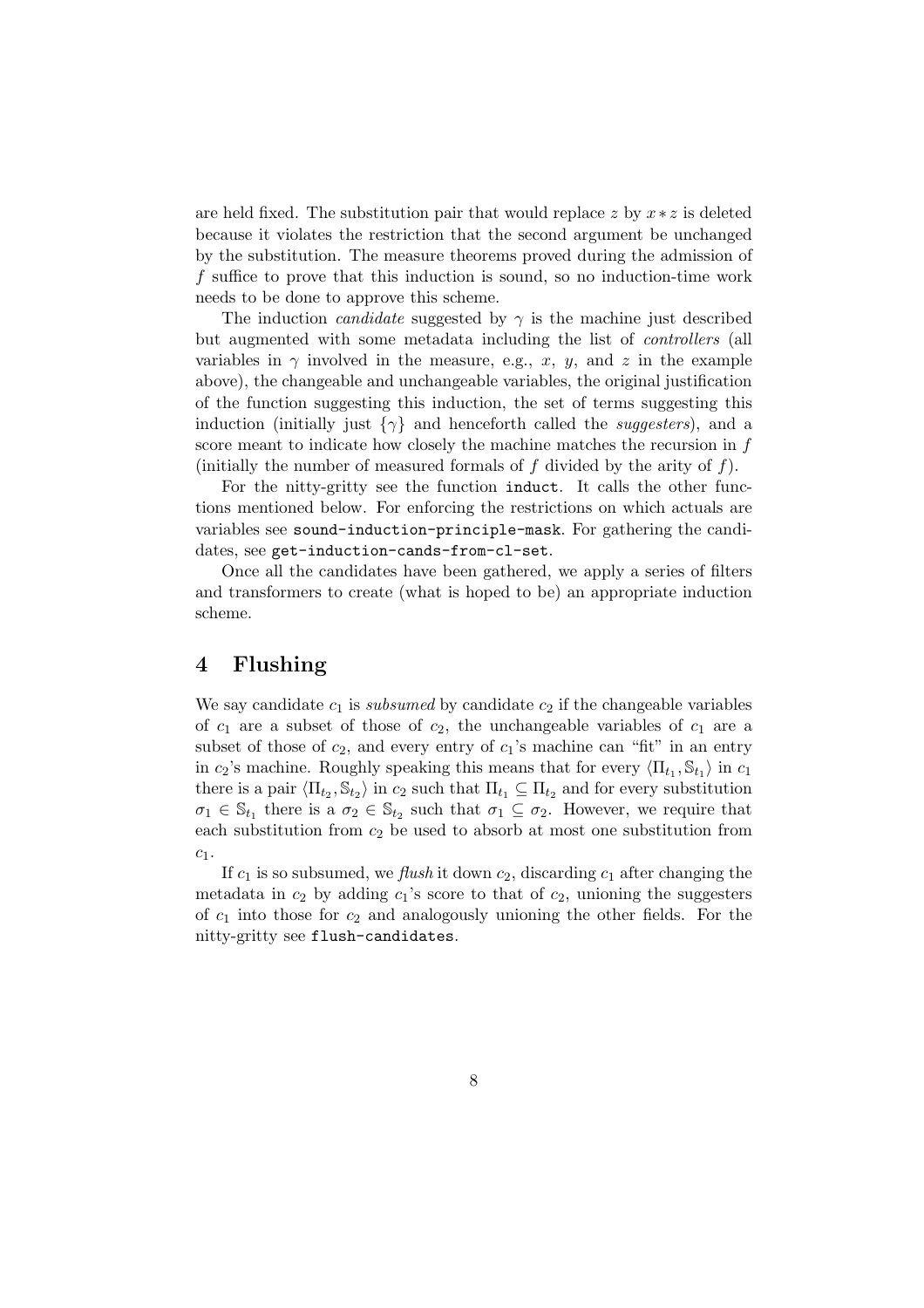# 5 Merging

We say  $c_1$  is *mergeable* with  $c_2$  if there is a non-empty intersection between their changeable variables, there are empty intersections between the changeable variables of  $c_1$  and the unchangeable variables of  $c_2$  and vice versa, and it is possible to merge the machine of  $c_1$  into that of  $c_2$ . Intuitively, we try to extend each substitution of  $c_2$  with a substitution of  $c_1$  that agrees with it on changed variables. We do not change the tests ruling the substitutions in  $c_2$ . We pay special attention to the agreement of changes to  $c_2$ 's measured variables so the justification of the extended  $c_2$  is the same as that of the original. Merging adds scores and unions the other fields into  $c_2$ .

The idea is that if, under some tests,  $c_2$  replaces x by  $\delta_x$  and y by  $\delta_y$ , and under syntactically compatible tests  $c_1$  replaces x by  $\delta_x$  and z by  $\delta_z$ , then the two candidates agree on  $x$  and do not conflict on  $y$  and  $z$ . In the extended  $c_2$ , x, y, and z are replaced, respectively, by  $\delta_x$ ,  $\delta_y$  and  $\delta_z$ . For example, if  $f(v_1, v_2)$  is defined to decrement each argument simultaneously in recursion and  $\varphi$  contains both  $f(x, y)$  and  $f(y, z)$  (giving rise to two mergeable candidates), then the merged candidate inducts on  $x, y$ , and  $z$ simultaneously. If we induct only as suggested by, say,  $f(x, y)$  then the instance of  $f(y, z)$  in the induction hypothesis will not match the  $f(y, z)$  in the induction conclusion whether we expand  $f(y, z)$  or not. For the nittygritty see merge-tests-and-alists-lsts.

### 6 Vetoing

The purpose of the next step is to eliminate candidates that are flawed. The basic idea is that a candidate is flawed if there is competition from other candidates about how to treat one or more of its variables. For example, if  $f(x, y)$  recursively decrements x while not changing y, then if both  $f(x, y)$ and  $f(y, z)$  occur in  $\varphi$  then we try to avoid the induction suggested by  $f(y, z)$  because its induction hypothesis would then contain  $f(x, y-1)$  which would not match the  $f(x, y)$  in the induction conclusion. On the other hand, the induction suggested by  $f(x, y)$ , which does not change y, leaves  $f(y, z)$ unchanged in both the induction hypothesis and the induction conclusion.

We use two heuristics. First we throw out any candidate whose changeable variables have a non-empty intersection with either the changeable or unchangeable variables of another. If that throws out all candidates we revert the set of candidates and throw out only those whose changeable variables have a non-empty intersection with the unchangeables of another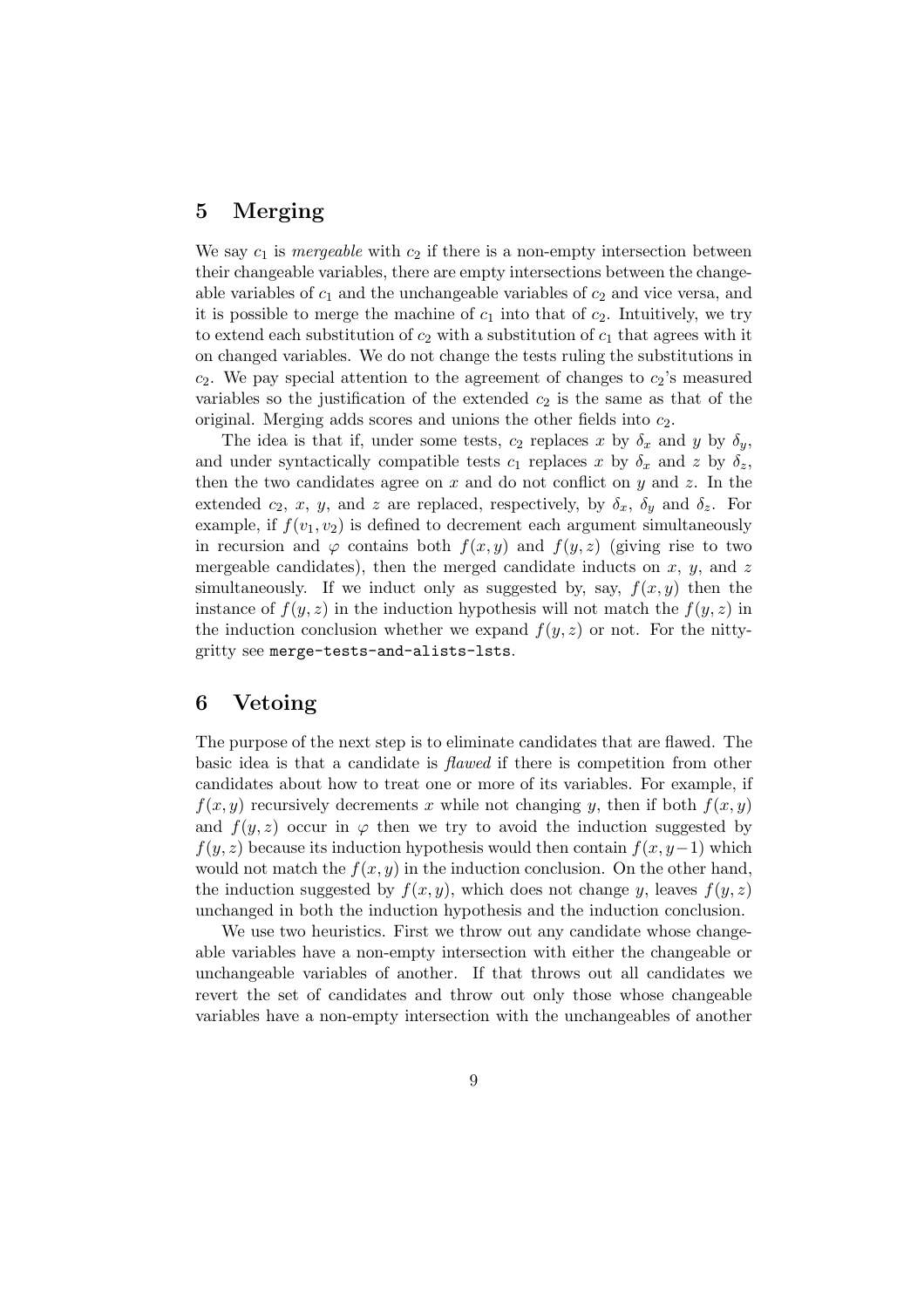candidate. If that also throws out all candidates, we revert again and skip this heuristic. For the nitty-gritty see compute-vetoes.

# 7 Voting

Should there still be multiple candidates, we vote in two rounds. First we select the candidates with the maximal "complexity," where complexity is just the number of suggesters that fail to satisfy a restricted syntactic recognizer for primitive-recursion. (Recall that flushing and merging both accumulate the suggesters, so that by the time voting occurs each surviving candidate may have several suggesters.) Successful inductions, followed by simplification, etc., tends to eliminate suggesters from the subsequent subgoals. We prefer to eliminate the most complicated functions as soon as that appears possible; otherwise the opportunity may lost.

Should there be multiple candidates after choosing the most complex ones, we select those with the maximal score. The final tiebreaker is to just choose the first candidate in the list of survivors. For the nitty-gritty see maximal-elements.

### 8 Communicating to the Simplifier

After selecting an induction and applying it to the goal in question to get a set of base cases and induction steps, those goals are sent back over the waterfall. But induction communicates the suggesters to the simplifier. By default, the simplifier preferentially expands those terms.<sup>9</sup> In addition, the basic heuristics for controlling the expansion of recursive functions is sensitive to the question "do the terms introduced by a (tentative) expansion already occur in the goal?" If so, the expansion is allowed. Since induction hypotheses will include the recursive calls introduced by the suggesters, and since the simplifier attempts to normalize terms, this basic heuristic tends eventually to expand the suggesters even if their subterms have been rewritten (which could prevent the simplifier from recognizing them in the communication from the induction mechanism).

 $9As$  with many ACL2 heuristics, the user can override these preferences with hints.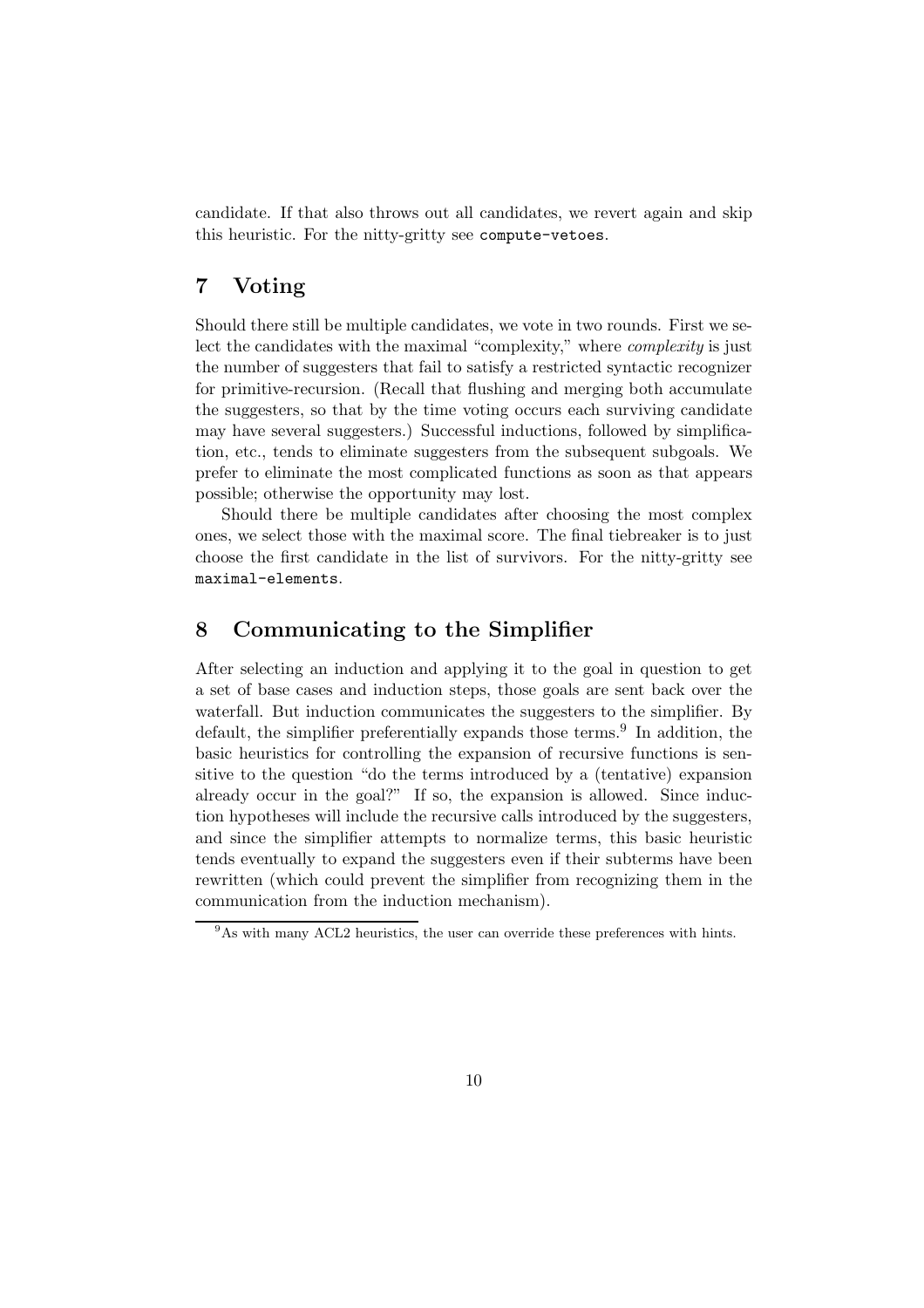### 9 Caveats

These heuristics do not always choose an induction that proves the theorem, even when such an induction exists. For that reason one must provide a means for specifying the appropriate induction, which is done with a userprovided hint in ACL2 that means "induct as suggested by the term  $\gamma$ ."

One source of inappropriate inductions in ACL2 stems from our failure to implement *rippling* [5]. For example, suppose  $f(x)$  measures x and recurs to  $1 + f(d(x))$  and  $g(y, z)$  measures y and recurs to  $g(y - 1, a(z))$ . Then ACL2 only sees one induction suggested by terms in  $g(f(x), z)$ , namely the one suggested by  $f(x)$ , in which x is replaced by  $d(x)$  in the induction hypothesis. The  $q$  term does not suggest an induction because its first (changing and measured) argument is not a variable. But rippling-out and -in could suggest replacing x by  $d(x)$  and z by  $a(z)$  by noting the effect of expanding f on the enclosing q term and the consequent changing of z. The ACL2 user has to explicitly define a function to recur that way and then provide it as a hint.

#### 10 Performance

In this section we indicate how successful these heuristics are, by analyzing the proofs in a large suite of theorems.

The test suite contains 467,892 named theorems. The suite consists of almost all of the ∼7,500 books in ACL2's Community Books repository, contributed by many different users. About a dozen books were omitted. The omitted books contain checks to confirm that the prover output was as expected and the statistics gathering process changed what is displayed. However, the vast majority of these named theorems are mechanically generated with macros implemented by power users who provide tools to do common things like introduce new data structures or prove common classes of theorems in a given domain by well-understood proof tactics. Furthermore, many books of theorems are available that make reasoning in certain domains automatic via lemma-driven simplification.

The end result is that induction is used in the regression only 72,626 times.

When ACL2's induction heuristics fail, users provide explicit induction hints. A total of 27,322 induction hints were used, meaning the heuristics described here chose appropriately at least  $62\%$  of the time.<sup>10</sup>

 $10$ Of course, the conjectures in question are not "random." Users strive to state theorems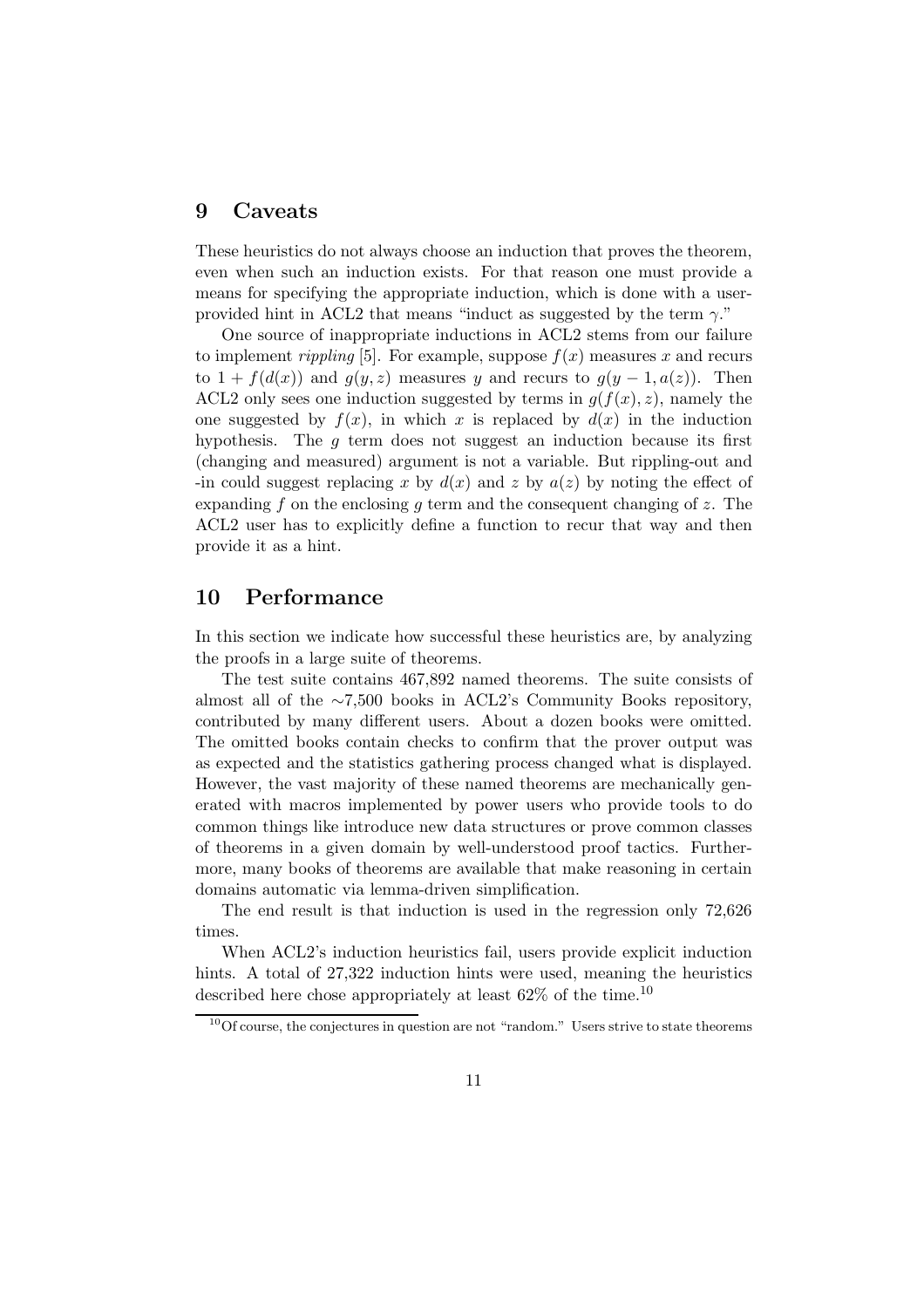So now we characterize the contributions of the various heuristics.

In the 45,304 cases where an induction was selected without hints from the user, a total of 104,197 candidates were suggested. So about 2.29 candidates were suggested per conjecture.

Flushing eliminated about 16% of those candidates, and merging eliminated about 33% of the remaining ones, leaving 57,700 candidates.

But 15% of those surviving candidates were vetoed by others, leaving 49,961 candidates to be subjected to voting.

Note that if we use voting among 49,961 candidates to choose 45,304 induction winners, we see that at least 90% of the time there is only one candidate.

Choosing the most complex candidates winnows the field to 48,648 and choosing the highest scoring among those cuts it to 45,539. So the final tiebreaker is used at most 235 times out of 45,304 inductions.

Induction is sometimes used multiple times within a single proof. While 64,357 proofs used just one induction, 2,480 proofs used more than one. For example, 1,407 proofs used two inductions and 634 proofs used three. Sometimes ACL2 will prove a theorem with multiple inductions, perhaps without the user even noticing. For example, 12 proofs used ten inductions, two used 19, and one proof used 30. The most inductions done in any proof is 516.

The theorem using 516 inductions arises in the admission of a function defining the operational semantics of Clocked Control/Data FLow Graphs and is part of a bigger project to create a certified loop pipelining algorithm [13]. Initial simplification of the measure theorem splits into many subgoals, most of which are proved by simplification, but 12 of those subgoals cannot be proved by ACL2's simplifier so 12 more inductions are done. Some of those inductions generate additional subgoals to prove inductively. The maximum number of inductions along any one branch of that proof tree is three. The authors probably could have avoided many of these inductions by proving appropriate lemmas or otherwise giving hints to the prover. However, the proof takes only 18.40 seconds on a modern (2019) laptop. So why bother?

the prover can handle by itself. On the other hand, many user-defined macros formalizing common proof schemes insert induction hints that might suggest the same inductions ACL2 would choose on its own.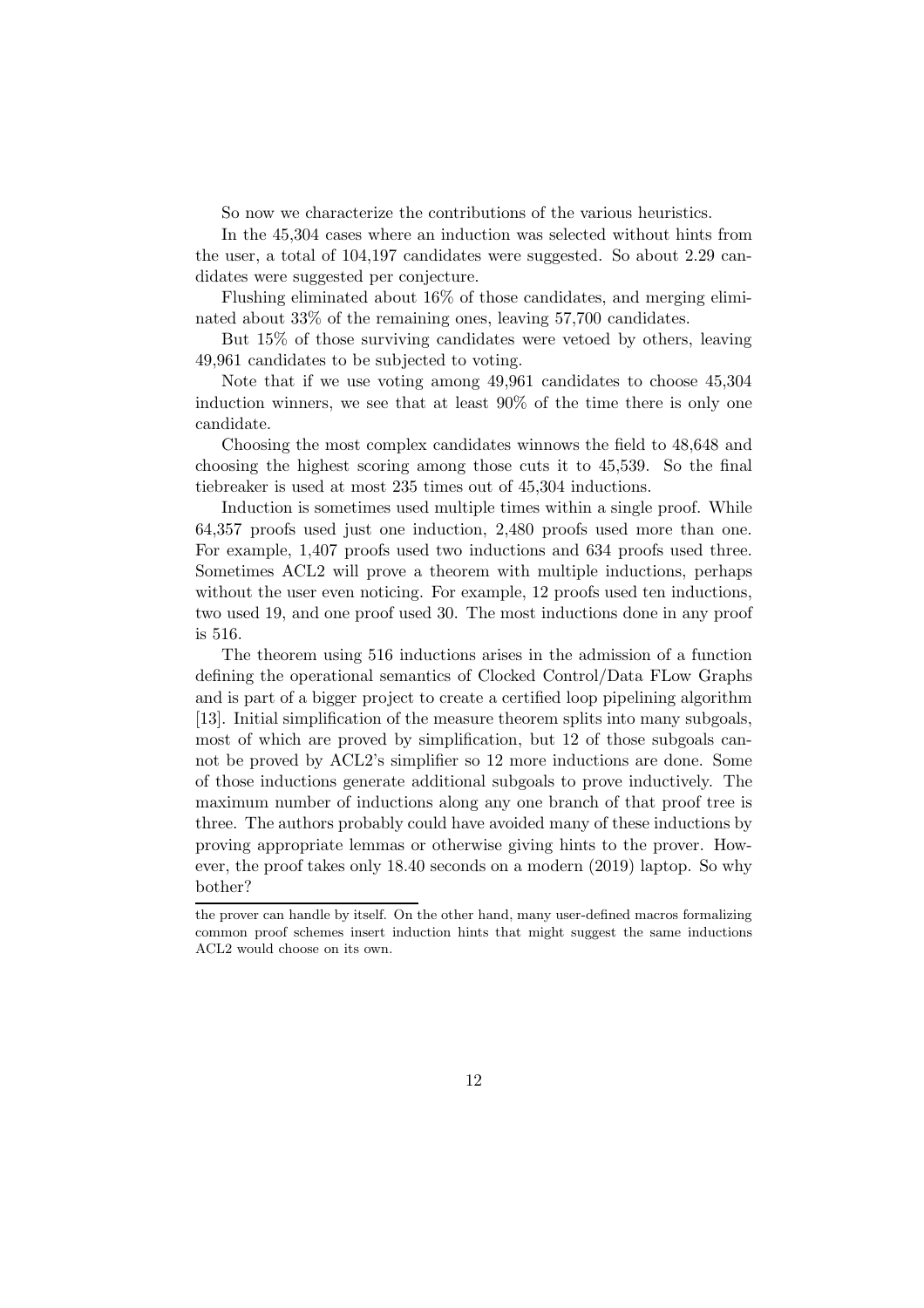# 11 Summary

Induction cannot be isolated from the rest of the prover. The definitional principle and the use of recursive functions to express properties are key to the successful "automation of induction." But so is the simplifier and other techniques not discussed here. Indeed, PLTP was entirely designed around induction and tried to discover all necessary lemmas. The subsequent provers acquired other features largely to support more general use. In particular, those subsequent provers supported the use of previously proved lemmas so the user could build domain-specific libraries capable of dispatching most goals with rewriting, linear arithmetic, etc. But the lemmas in those libraries can often only be proved by induction.

### 12 Acknowledgments

Robert S. Boyer and I met in 1971 in Edinburgh and began this project. Roughly a quarter century later, Matt Kaufmann joined the team and eventually became, with me, the co-developer of ACL2. So this article reports joint work by three people over half a century. There are several lessons: First, the brevity of this chapter belies the true complexity of the underlying code; that is why I encourage inspection of ACL2's source code. And second, my debt to Bob and Matt cannot be overestimated. I also owe thanks to too many sponsors to list and to the user communities of our provers who constantly push the envelope and raise important problems to think about.

### References

- [1] R. S. Boyer and J S. Moore. Proving theorems about pure lisp functions. JACM, 22(1):129–144, 1975.
- [2] R. S. Boyer and J S. Moore. A Computational Logic. Academic Press, New York, 1979.
- [3] R. S. Boyer and J S. Moore. A Computational Logic Handbook. Academic Press, New York, 1988.
- [4] R. S. Boyer and J S. Moore. A Computational Logic Handbook, Second Edition. Academic Press, New York, 1997.
- [5] Alan Bundy, David Basin, Dieter Hutter, and Andrew Ireland. Rippling: Meta-Level Guidance for Mathematical Reasoning. Cambridge